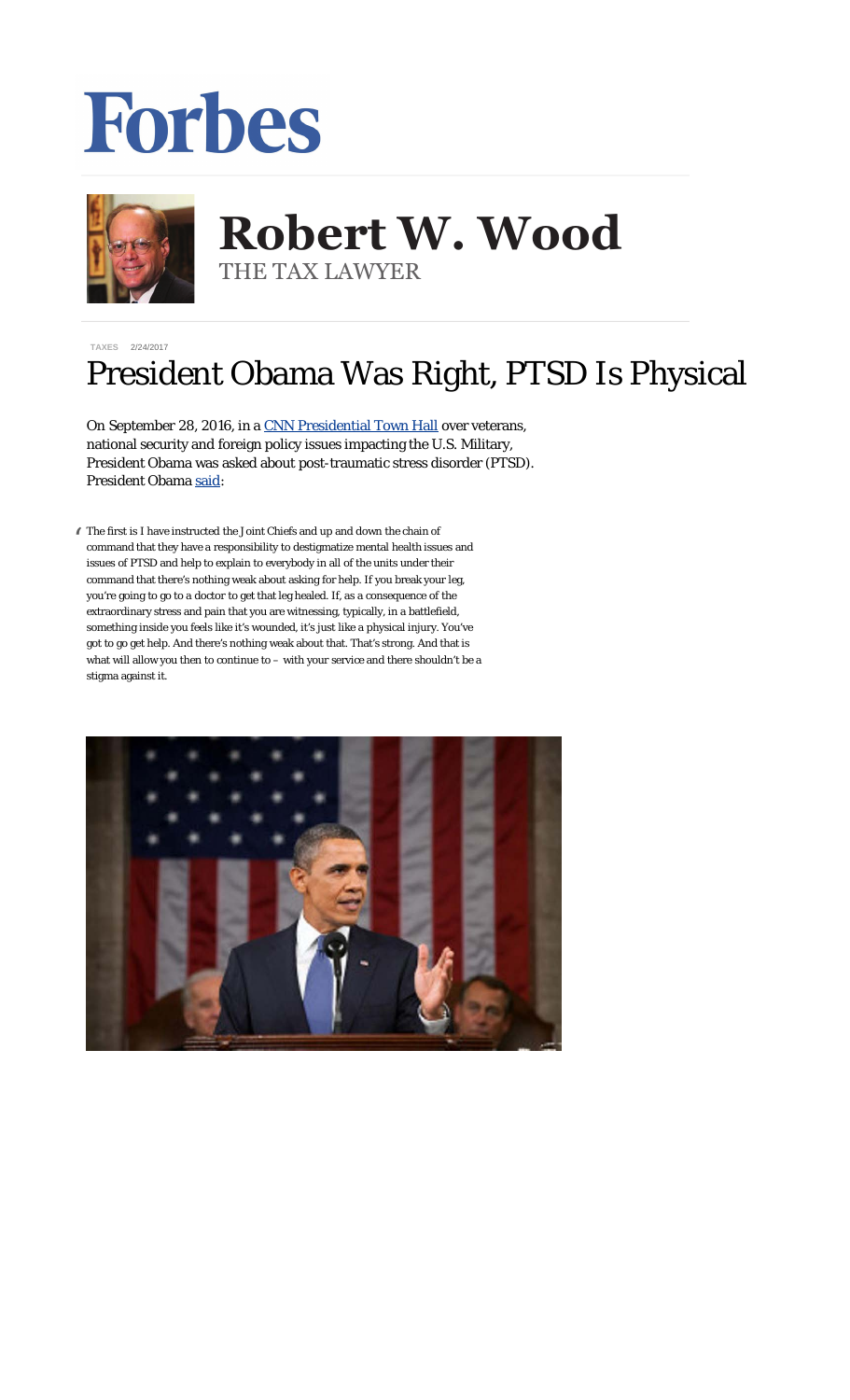The Department of Veterans Affairs' National Center for PTSD estimates that [7.8% of Americans will suffer from PTSD](http://www.ptsd.va.gov/professional/PTSD-overview/epidemiological-facts-ptsd.asp) at some point in their lives. The National Center for PTSD reports that 11% to 20% of veterans who served in Iraq and Afghanistan suffer from PTSD in a given year. Yet, an estimated 85% of PTSD cases result from an event outside the military. And that brings us to payments for PTSD and taxes.

If you are physically injured in military service or as a private citizen, payments you receive to compensate you for your injuries are tax-free. If you receive payments for an injury that is *not* physical or has no outward signs such as bruises or broken bones, the rules are less clear. PTSD can aggravate other problems and lead to joblessness, homelessness and suicide. A compensatory payment for physical injuries or physical sickness is tax-free under [Section 104.](http://www.law.cornell.edu/uscode/26/usc_sec_26_00000104----000-.html) However, payments for punitive damages and interest are taxed.

If you sue for discrimination or harassment at work, wage loss will be subject to tax withholding. Plus, any other monies are likely to be taxed too, reported to the plaintiff on an IRS Form 1099. Such are the sometimes complex tax rules governing [taxes on damages](http://www.forbes.com/2010/04/29/tax-legal-damages-employment-injury-personal-finance-robert-wood.html) and legal settlements. The rules are the same whether your case is settled or proceeds to judgment. Even so, if you get tax advice before your settlement is documented you can often improve on the tax result. The IRS is not bound by the parties' tax characterization, but often respects it if it is reasonable.

Yet, many people do not know how to treat damages for PTSD, and the IRS has not yet ruled on the point. What constitutes personal physical injuries or sickness is not clear, but the IRS normally wants to see "observable bodily harm." Think bruises or broken bones. If the case arises out of employment, the IRS usually says recoveries are taxable. However, the Tax Court has ruled that an employee suit may be partially tax-free if the employee has physical sickness from working conditions. It must be much more than merely emotional distress. In one case, stress at work produced a heart attack, that was sensibly viewed as [physical sickness](http://woodllp.com/Publications/Articles/pdf/Is_Physical_Sickness_the_New_Emotional_Distress.pdf).

In another case, stressful conditions at work exacerbated the worker's preexisting multiple sclerosis, so that money was [tax-free.](http://woodllp.com/Publications/Articles/pdf/Tax-Free_Physical_Sickness_Recoveries_in_2010.pdf) Even so, the [tax](http://www.woodllp.com/Publications/Articles/pdf/PTSD.pdf) [treatment of PTSD](http://www.woodllp.com/Publications/Articles/pdf/PTSD.pdf) isn't clear. Yet medical data suggests PTSD is no mere mental state. In fact, it is a physical sickness involving measurable changes in the physical makeup of the brain and nervous system. So says [the biological](http://www.npr.org/templates/story/story.php?storyId=126637629) [effects of traumatic events](http://www.npr.org/templates/story/story.php?storyId=126637629), and [neuroscientists who say that brain scans can](http://www.wired.com/dangerroom/2010/01/brain-biomarker-could-be-the-key-to-ptsd-diagnosis/)